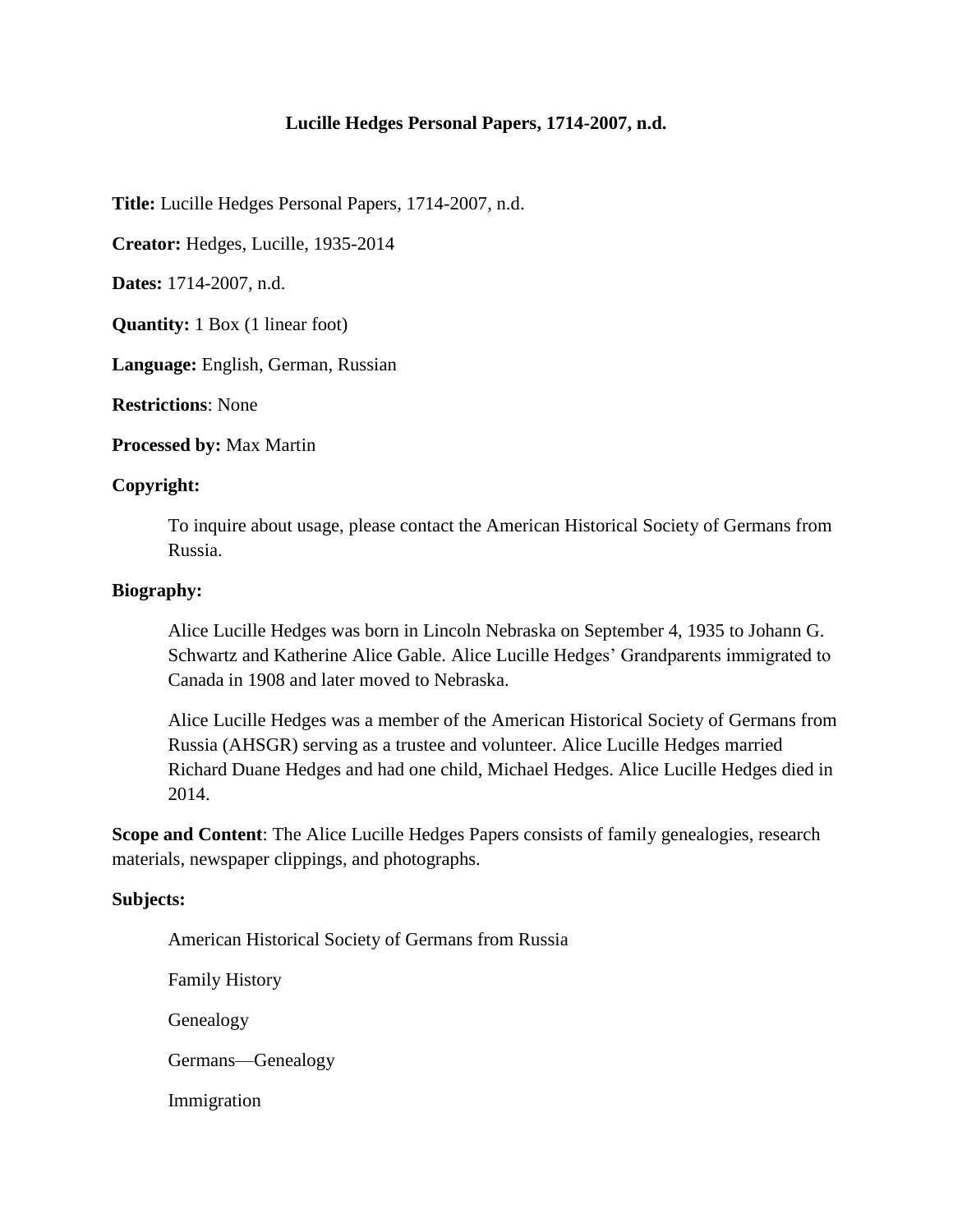Lincoln (Neb)

Norka (Russia)

## **Series Description**:

### Series 1: Genealogy

This series contains a selection of family records and charts that document the descendants in the Burbach, Gabel, Krieger, Schwartz, and Yost families as well as miscellaneous charts and records pertaining to distantly or partly related families.

## Series 2: Correspondence

This series contains letters that had been written between Lucille Hedges and others to inquire about research or give information relating to Lucille Hedges' research pertaining to her genealogy and the Volga region in Russia. This series also includes the personal notes of Lucille Hedges and publications regarding her genealogy or the Volga region.

#### Series 3: Photography

The Photography series includes maps as well as photocopied and non-photocopied photographs of family members and places pertaining to Lucille Hedges' research.

## **Container List:**

Series 1: Genealogy

Box 1. Folder 1. Genealogy, Burbach Family, 1723-1914, n.d.

Box 1. Folder 2. Genealogy, Gabel Family, 1830-1952, n.d.

Box 1. Folder 3. Genealogy, Krieger Family, 1714-1976, n.d.

Box 1. Folder 4. Genealogy, Schwartz Family, 1736-2014

Box 1. Folder 5. Genealogy, Yost Family, 1719-2002

Box 1. Folder 6. Genealogy, Declaration of Intention of Germans from Russia, Lancaster County, NE. 1908-1944

Box 1. Folder 7. Genealogy, Misc. Obituaries and family charts, n.d.

## Series 2: Correspondence

Box 1. Folder 8. Letters, 1982-2007, n.d.

Box 1. Folder 9. Personal Notes/Research of Lucille Hedges, n.d.